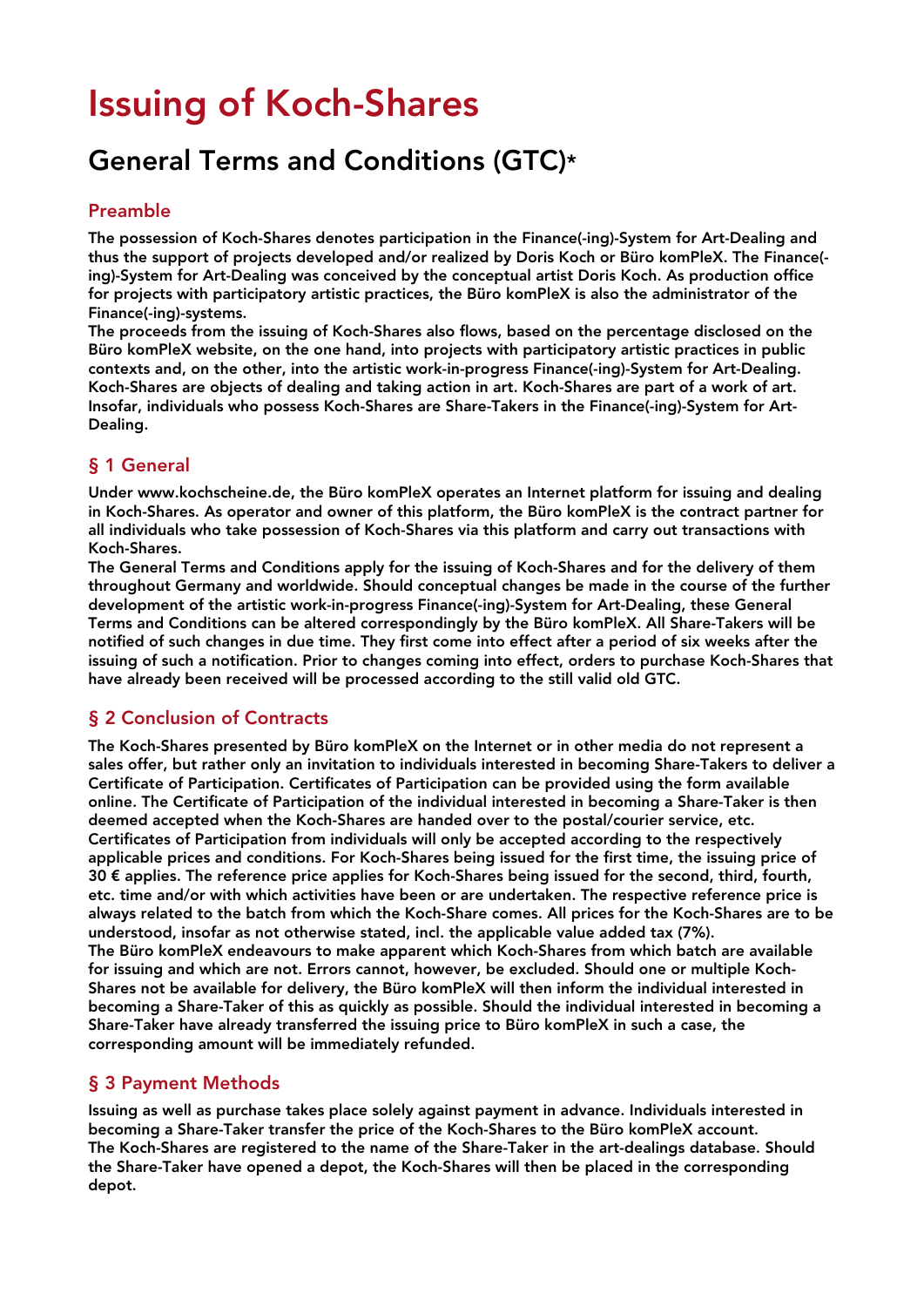#### § 4 Delivery and Shipping Costs

Deliveries within Germany take place by post, parcel service, or forwarding agency solely at the risk of the Büro komPleX. No costs for packaging or shipment are charged. Deliveries abroad take place based on the shipping costs incurred. Such deliveries require a special agreement, but are possible at any time.

#### § 5 Delivery Times

The delivery period begins with the date that payment is received on the Büro komPleX account. Within Germany, the delivery time amounts to between 3 to 4 workdays. In the case of deliveries abroad, up to 10 to 12 workdays. The delivery time is extended accordingly in the case of absences from work (e.g. illness of an employee, holiday periods). In such cases, we endeavour to inform individuals interested in becoming a Share-Takers by email.

#### § 6 Data Protection

The Büro komPleX commits to observe the legal regulations regarding data protection. The data provided will not be transmitted or made available to third parties. The Share-Taker agrees to allow personal data to be saved electronically within the framework of the Finance(-ing)-System for Art-Dealing. The data are used solely for the processing of art-dealings.

By registering for the Büro komPleX Circulation Letter, the Share-Taker will be informed of the activities and current project of Doris Koch and the Büro komPleX by email. If desired, the Circulation Letter can be cancelled at any time.

#### § 7 Guarantee

The pictures used to describe the Koch-Shares are sample photos. These images are not a true-to-life representation of the article in every case, but are instead provided solely for illustrative purposes. Depending on the screen used, in particular colours and sizes may vary to some extent. Please take into account the fact that all Koch-Shares are made by hand. Markings can have different qualities. For traces of wear and tear, e.g. colours, paper, resistance to light, particularly in the case of Koch-Shares with a cooperative drawing, guarantee can only be provided on the basis of average durability. In the case of justified complaints, the individual exchanging or purchasing the Koch-Shares is eligible for a replacement of his/her choice. Any further claims are excluded.

#### § 8 Reservation of Ownership

Until the receipt of the issuing value, the Koch-Shares the goods remain the property of Doris Koch.

#### § 9 Copyrights

The seller, Doris Koch, or the issuing office commissioned by her, the Büro komPleX, ensures that she herself designed the Finance(-ing)-System for Art-Dealing concept and the objects of the art-dealings. The Koch-Shares presented on the website are subject to internationally valid copyright and are proprietary.

The copyright provisions include the fact that a work of art may not be altered without the consent of the artist and/or the copyright holder. For the Koch-Shares, these provisions are partially suspended. The Share-Taker can place a drawing or add to an existing drawing on the side of the Koch-Shares without the marking. The Share-Taker agrees to allow subsequent owners of Koch-Shares to draw on the Koch-Shares and therefore alter existing drawings.

#### § 10 Exhibition Rights

The artist reserves the sole right to exhibit the objects of the art-dealings, such as, for example, the Koch-Shares. Publically exhibiting Koch-Shares by the owner and/or Share-Taker or a third party therefore requires the prior consent of the artist. By opening a depot, the Share-Taker agrees to the exhibiting of his/her depot in public exhibitions.

#### § 11 Further Sale

Further sale to third parties is exclusively permitted within the framework of the Finance(-ing)-System for Art-Dealing via the Koch-Share-Dealing-Platform.